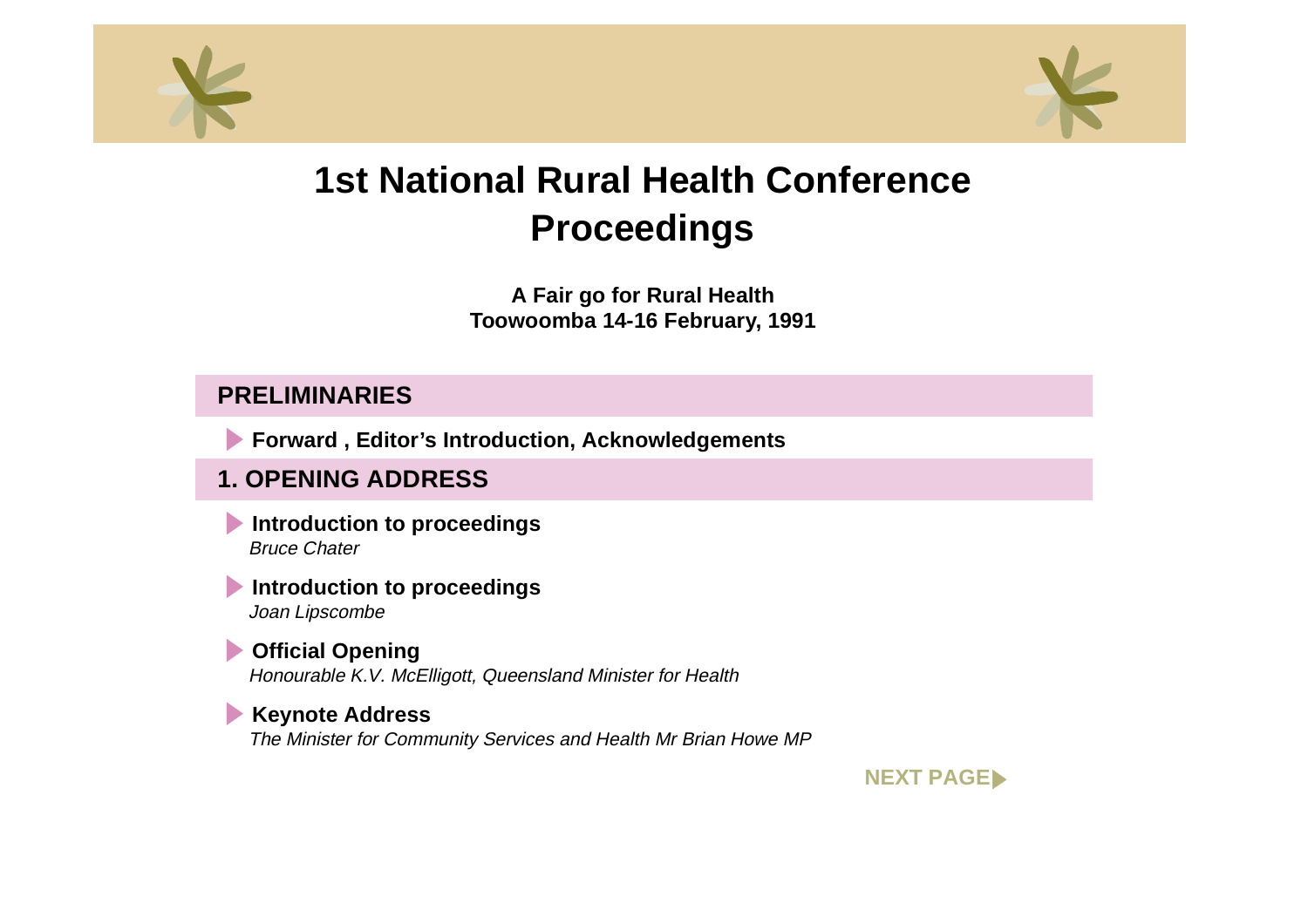<span id="page-1-0"></span>



## **2. PRESENTATION OF THE NATIONAL RURAL HEALTH STRATEGY**

**D** Overview Paul Mara

**[Identifying the Health Needs of Remote and Rural Communities](#page-0-0)** Margaret Brown

**[Meeting Health Needs of Particular Groups](#page-0-0)** Patrick Colmer

**[Education and Training](#page-0-0)** Allan Wallace

**[Overcoming Disincentives in Rural Practice](#page-0-0)** Paul Mara

**[Improving Resource Allocation and Infrastructure](#page-0-0)** Ray Blight

**[The Overall Strategy](#page-0-0)** Paul Mara



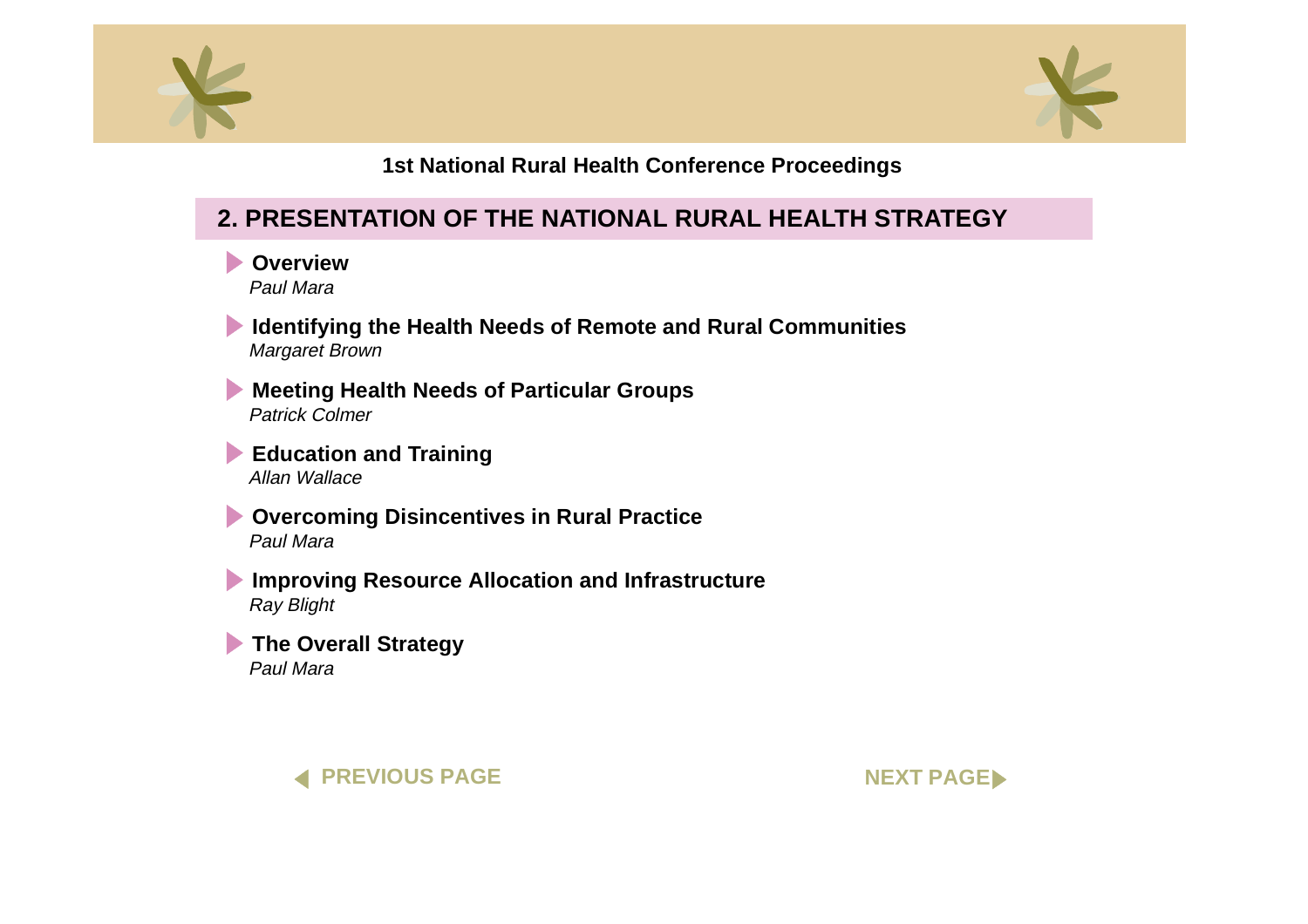<span id="page-2-0"></span>

**National Rural Health Alliance** 



**1st National Rural Health Conference Proceedings**

## **3. IDENTIFYING THE HEALTH NEEDS OF REMOTE AND RURAL COMMUNITIES**

### **Specialised Services**

**[Specialised Services: Some Issues](#page-0-0)** Anna Tonna

**[Recommendations](#page-0-0)**

#### **Transport and Evacuation**

**Newborn [Emergency Transport](#page-0-0)** Andrew Berry

**Aero Medical Evacuation in [Remote Communities](#page-0-0)** Geri Malone

**[Recommendations](#page-0-0)**

#### **Occupational Health**

**[Farm Health](#page-0-0)**  Lyn Clarke



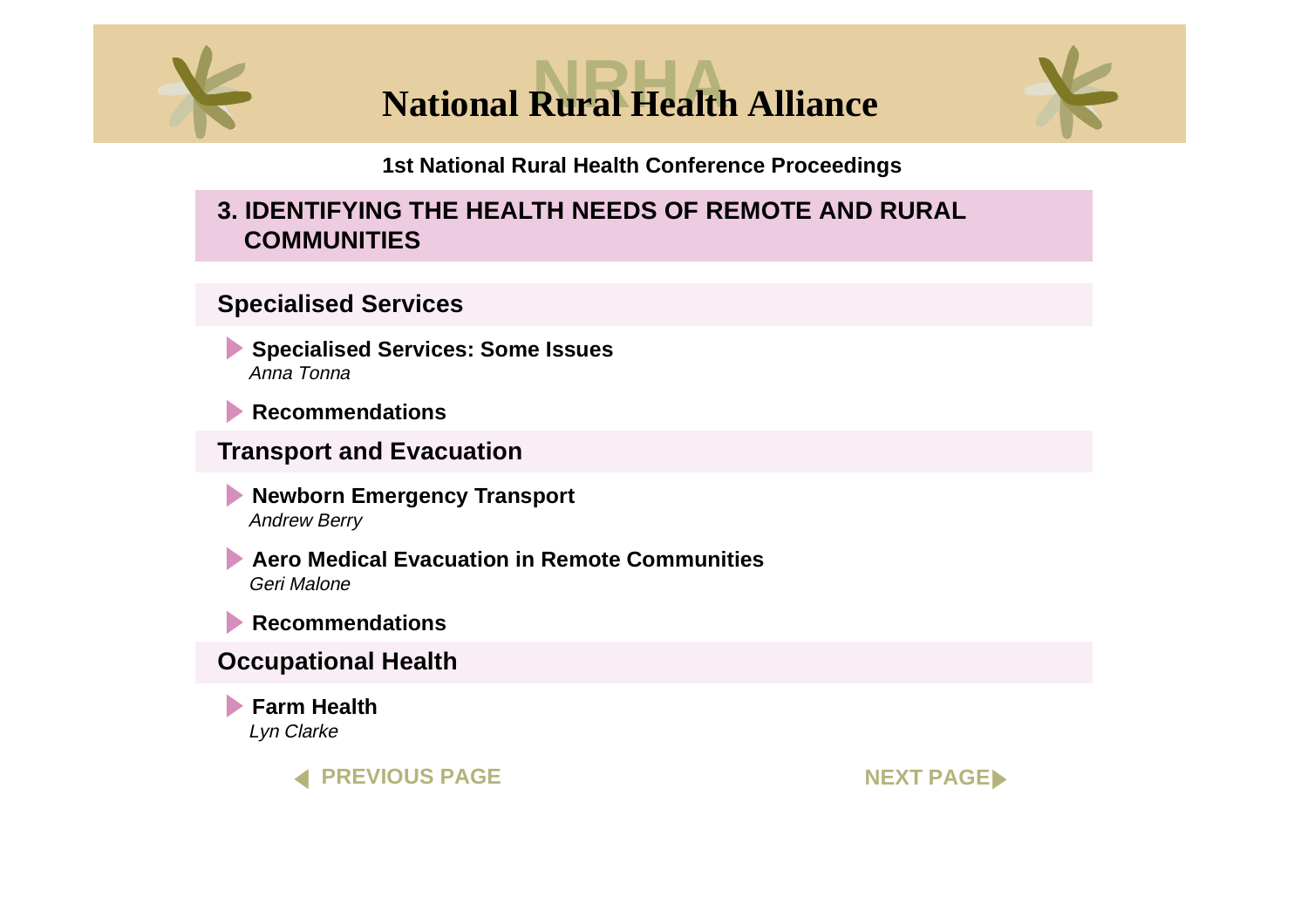<span id="page-3-0"></span>



- **[Occupational Health and Safety in Remote Rural Areas: A Nursing Perspectiv](#page-0-0)e** Rod Menere
- **[Recommendations](#page-0-0)**
- **4. MEETING HEALTH NEEDS OF PARTICULAR GROUPS**

#### **Women's Needs**

- **[Health of Women in Rural Queensland](#page-0-0)** Judith Abbs
- **[Promoting Changes and Choices in Women's Health](#page-0-0)** Nancy McWaters
- **[Recommendations](#page-0-0)**

## **Aged and Disabled**

**[Delivery of Services for Aged Care in Remote and Rural Australia](#page-0-0)** Anna Howe

**[Recommendation](#page-0-0)s**

**[PREVIOUS PAGE](#page-2-0) [NEXT PAGE](#page-4-0)**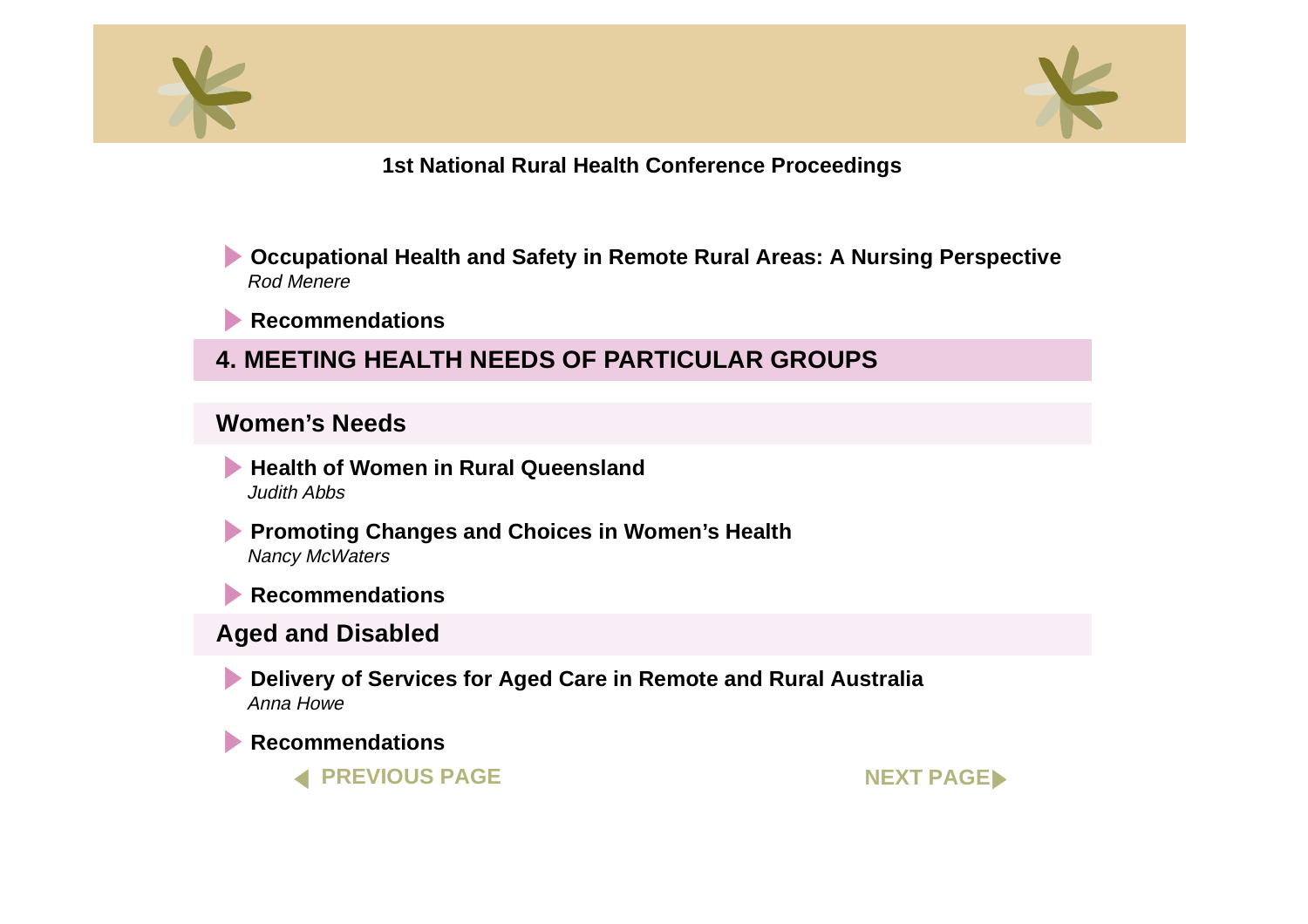<span id="page-4-0"></span>



#### **Adolescent Issues**

**[Adolescent Health](#page-0-0)** Anthony Arklay

**[Adolescence in Rural Australia in the 1990's: Lifestyle Risks and Counsellin](#page-0-0)g Needs** Jocelyn Medland

**[Recommendations](#page-0-0)**

# **5. EDUCATION AND TRAINING**

## **Improving Undergraduate Preparation for Rural Practice**

**[The Undergraduate Contribution to Rural Training](#page-0-0)** Max Kamien

**[Basic Nursing Education and Rural Health](#page-0-0)** Margaret Dunlop

**[Allied Health Professional Training](#page-0-0)** Elizabeth Steeper

**[Recommendations](#page-0-0)**

**[PREVIOUS PAGE](#page-3-0) AND RESOURCE AND RESOURCE AND RESOURCE AND RESOURCE AND RESOURCE AND RESOURCE AND RESOURCE AND RESOURCE AND RESOURCE AND RESOURCE AND RESOURCE AND RESOURCE AND RESOURCE AND RESOURCE AND RESOURCE AND RESOURCE**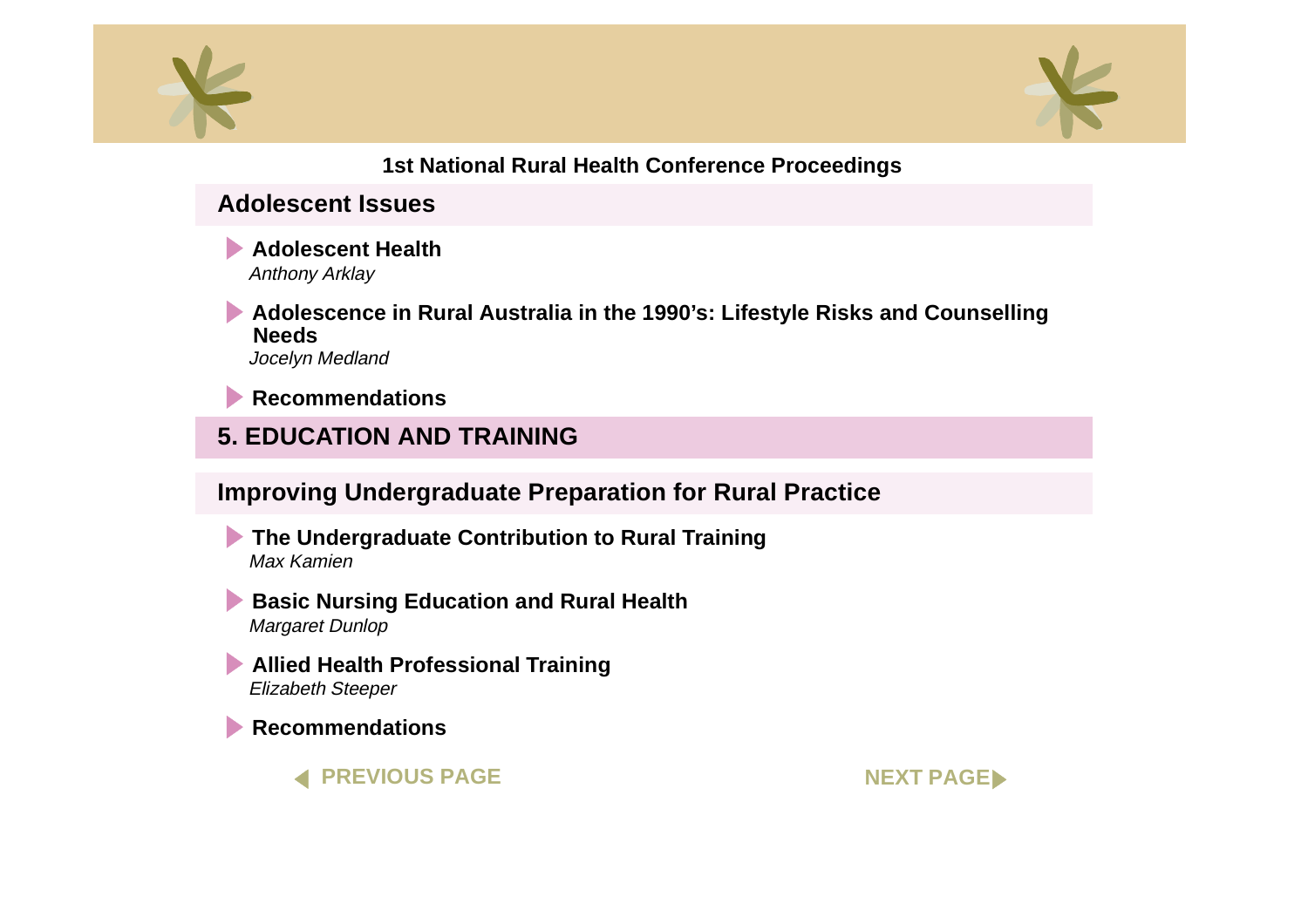<span id="page-5-0"></span>



## **Postgraduate Training for Rural Practice**

- **[A Rural Practice Training Program](#page-0-0)**  Mark Craig
- **[Postgraduate Training for Remote Area Nurses](#page-0-0)**  Ann Kreger
- **[The Allied Health Perspective](#page-0-0)**  Lyn Hodgson
- **[Recommendations](#page-0-0)**

## **Continuing Professional Education in Rural Practice**

- **[Continuing Education for Rural Health Workers: A Medical Perspective](#page-0-0)** Peter Davies
- **[Continuing Professional Education for Rural Practice](#page-0-0)** Judith Cornell
- **[Continuing Professional Education: An Allied Health Perspective](#page-0-0)** Marie Watts

**[Recommendations](#page-0-0)**

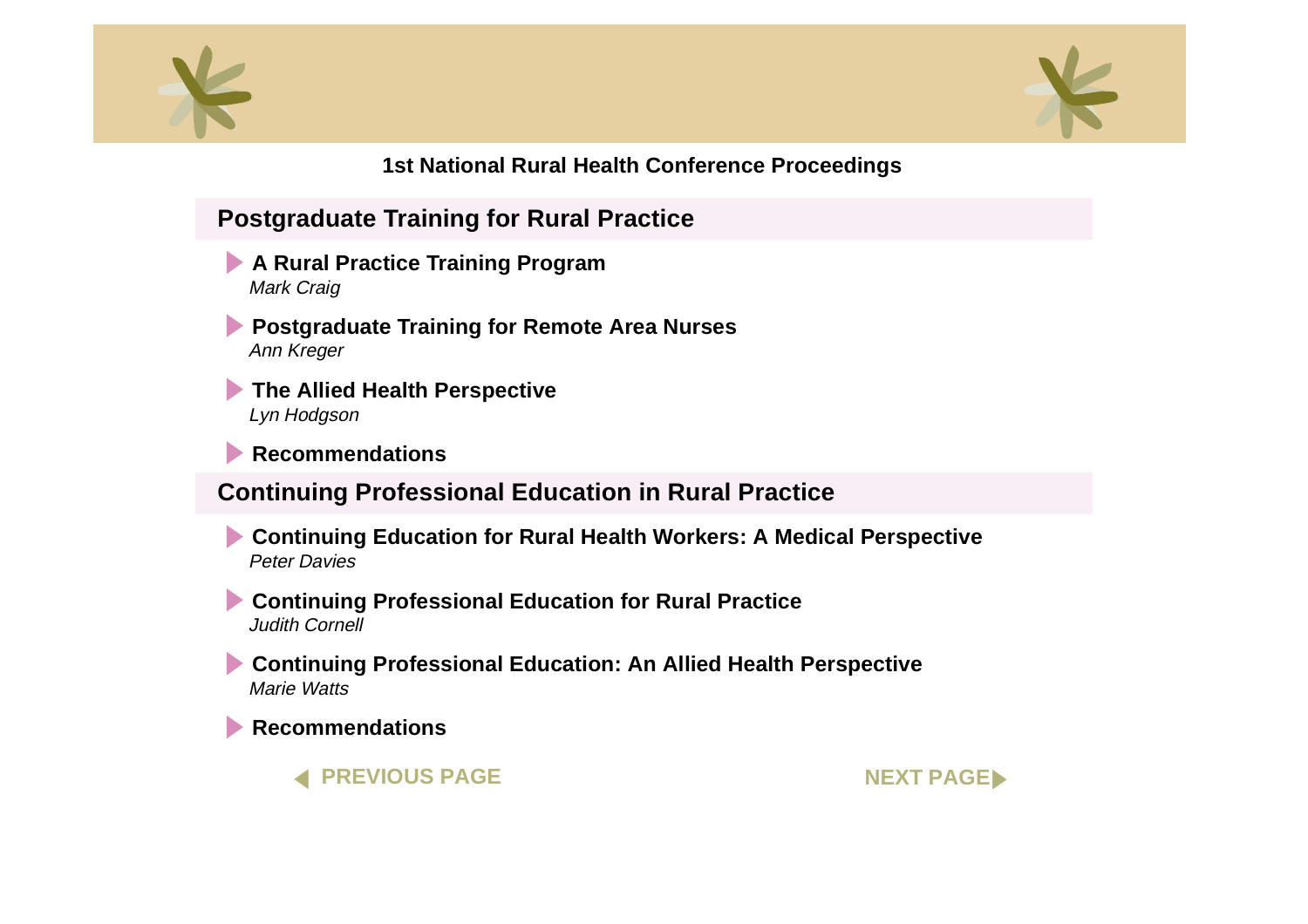<span id="page-6-0"></span>



# **Maximising the Use of Clinical Skills in Rural Practice**

- **[Maximising the Use of Clinical Skills in Rural Practice](#page-0-0)** John Shepherd
- **[Beyond the Nursing Domain](#page-0-0)** Leanda Verrier
- **[Recommendations](#page-0-0)**

# **6. OVERCOMING DISINCENTIVES IN RURAL PRACTICE**

## **Law Reform**

- **[Nursing and the Law](#page-0-0)** Patricia Staunton
- **[Recommendations](#page-0-0)**

## **Remote Area Health Services**

- **[Strategies to Remote Area Nursing](#page-0-0)** Angela Low
- **[Recommendations](#page-0-0)**



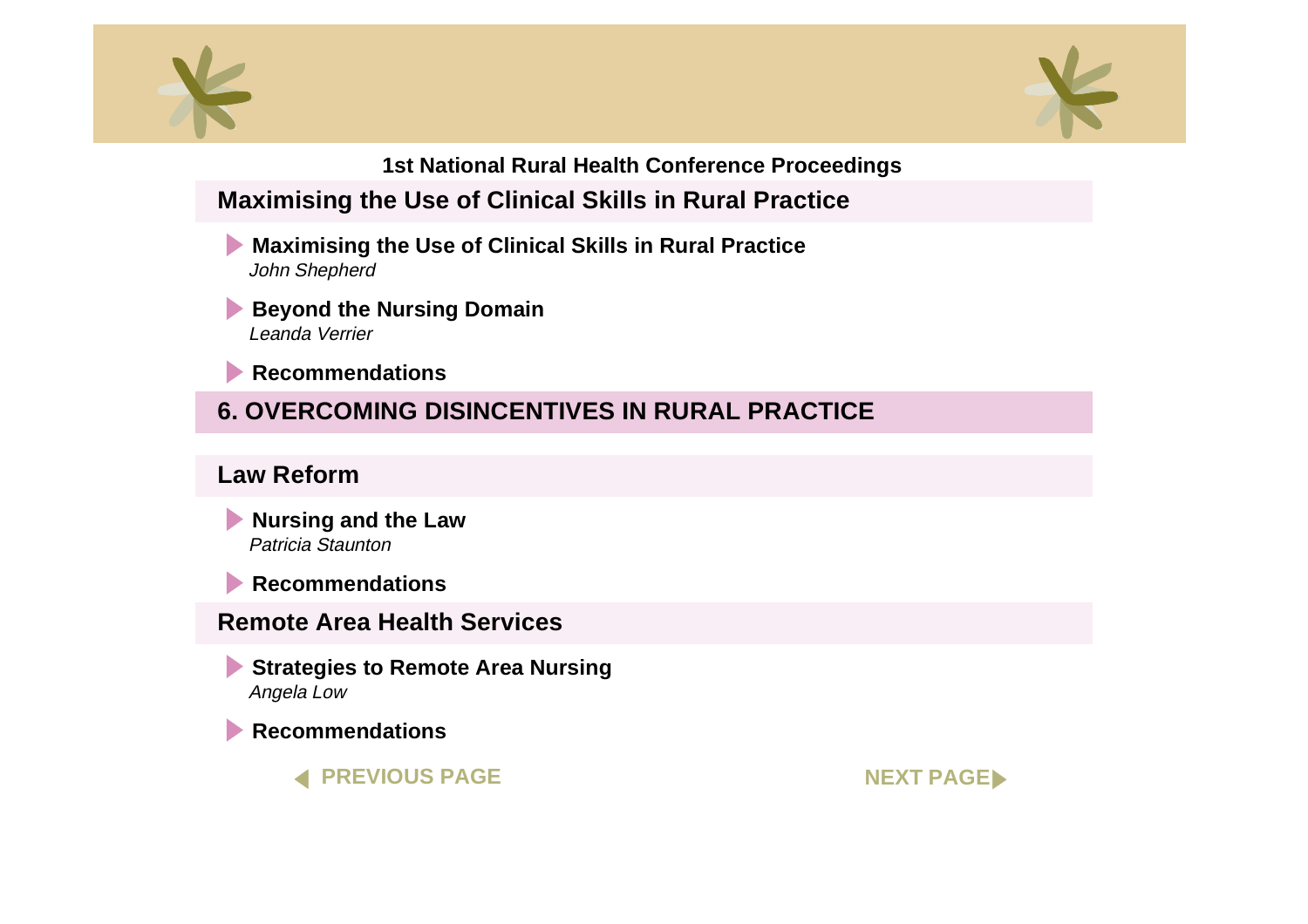<span id="page-7-0"></span>



### **Spouses Issues**

- **[The Spouses: A Major Support for the Rural Doctor](#page-0-0)** Noela Lippert
- **[Spouses Issues: The Research Contribution](#page-0-0)** Anna Nichols
- **[Recommendation](#page-0-0)s**

## **Career Disincentives**

- **[Career Disincentives in Rural Practice](#page-0-0)** Craig Veitch
- **[The Whyalla Mode](#page-0-0)l** Margaret Nihill

**[Recommendations](#page-0-0)**

# **7. IMPROVING RESOURCE ALLOCATION AND INFRASTRUCTURE**

## **Appropriate Patterns of Service**

**[Prerequisites for an Appropriate Rural Health Care Strategy](#page-0-0)** John Humphreys

**[PREVIOUS PAGE](#page-6-0) [NEXT PAGE](#page-8-0)**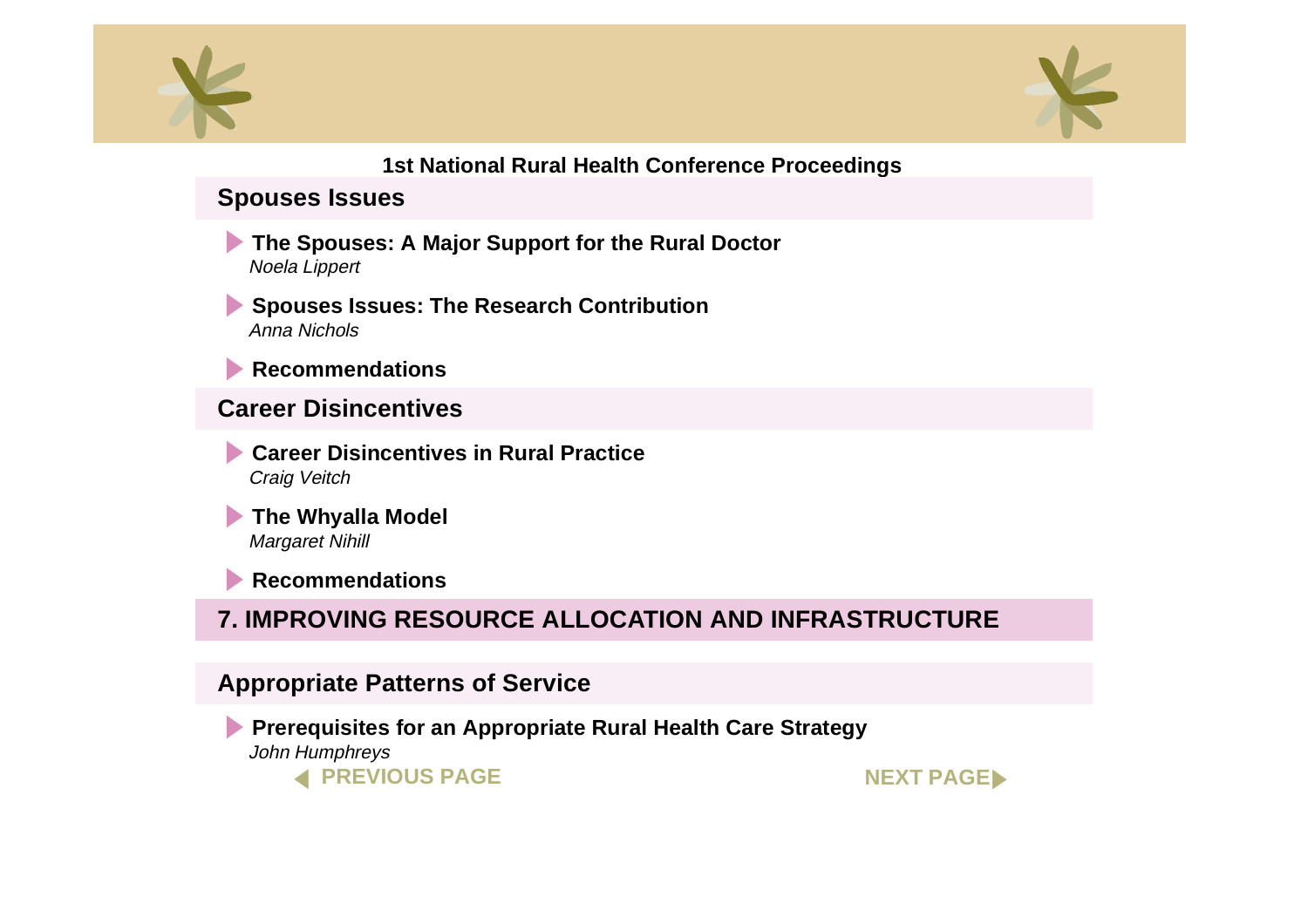<span id="page-8-0"></span>



**[Injury as a Case Study](#page-0-0)**  Lyn Clarke

**[Recommendations](#page-0-0)**

**Innovatory Service Delivery Model**

**Innovative Service Delivery** Kevin Eglinton

**[Recommendations](#page-0-0)**

#### **Planning and Management**

**[Balancing Health Imperatives with Broader Rural Issues](#page-0-0)**  Helen Morton

**[Recommendations](#page-0-0)**

**Health Promotion, Prevention and Community Development**

**[Health Promotion, Community Development and All Tha](#page-0-0)t** John Stephenson

**[Recommendations](#page-0-0)**

**[PREVIOUS PAGE](#page-7-0) [NEXT PAGE](#page-9-0)**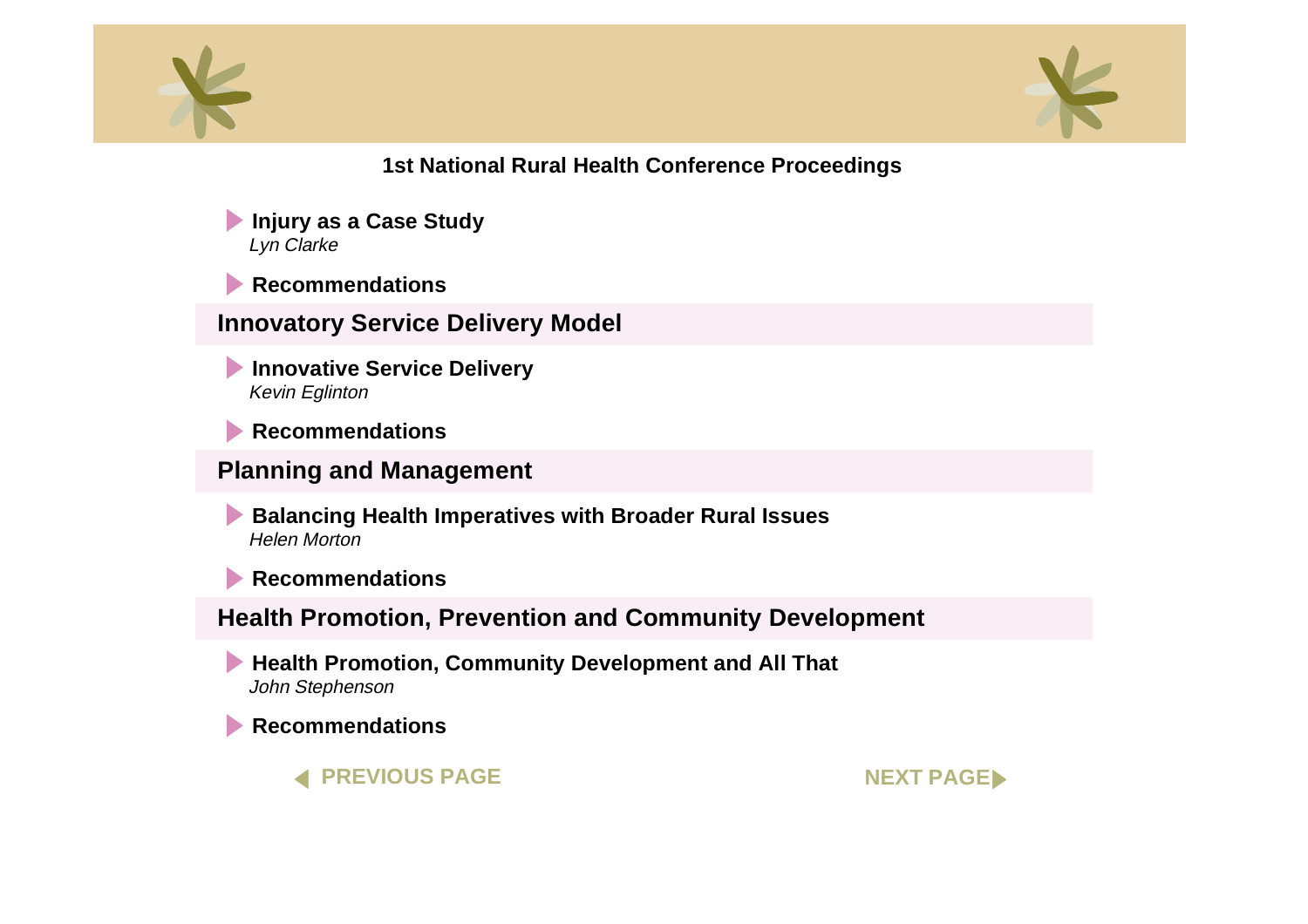<span id="page-9-0"></span>



## **8. ABORIGINAL AND ISLANDER HEALTH**

**[Establishing the Links between the National Health Strategy and the Nationa](#page-0-0)l Aboriginal Health Strategy**

Speech by Senator the Hon. Margaret Reynolds representing the Minister for Aboriginal Affairs, Mr Robert Tickner

**[The Role of ATSIC in the National Aboriginal Health Strategy](#page-0-0)** Sol Bellear

**[Primary Health Care for Aboriginal Communities in the Top End](#page-0-0)** Dayalan Devanesen

**[Aboriginal Health Worker Training and Career Structure](#page-0-0)** Brian Dixon

**[Training Aboriginal Doctors and Training Doctors in Aboriginal Health a](#page-0-0)t <b>Theorie Newcastle Medical School**

Julianne Schwenke

**[Recommendations](#page-0-0)**